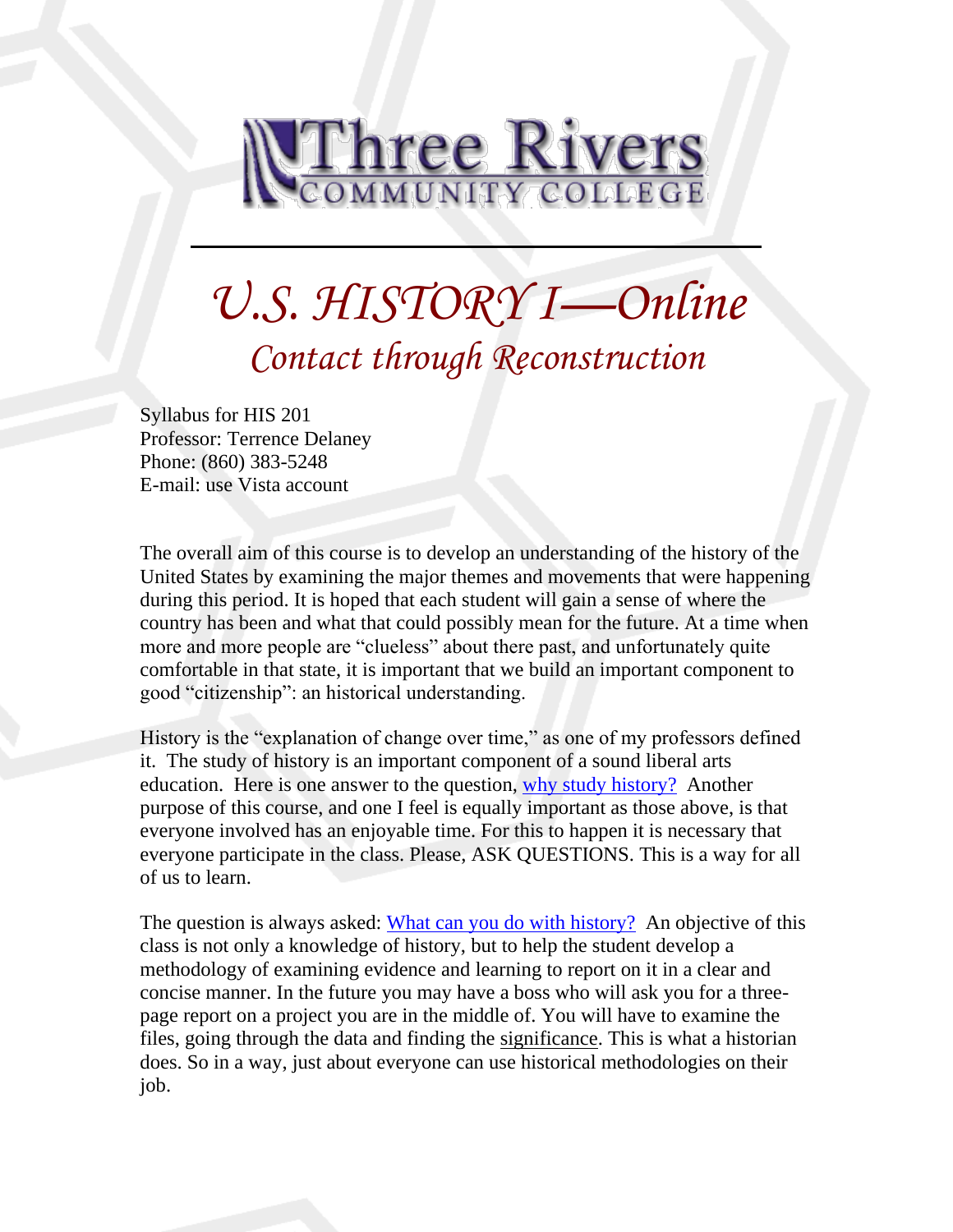### Course Description

This course is a survey of United States history from colonial times to 1877. A survey of the major political, economic, social, cultural and diplomatic developments in American History, including the Revolution, the Constitution, Jeffersonianism, Jacksonianism, sectionalism, slavery, expansionism, and the Civil War and Reconstruction.

Start here with [Important Points and FAQ.](file://///sysdwardite.commnet.edu/trcc$/www/Prog_Study/Soc_Sciences/history/delaney/ushist1dl/faq.htm)

# Required Texts

The following books and resources will be used: *America: A Narrative History* Volume I *Major Problems in American History* Volume I *Uncle Tom's Cabin Narrative of the Life of Frederick Douglass, An American Slave*

# [Homework Assignments](file://///sysdwardite.commnet.edu/trcc$/www/Prog_Study/Soc_Sciences/history/delaney/ushist1dl/readlist.htm)

Since much of this course entails using the Internet, it may be helpful to have some of the following software on your computer. They are very easy to install; just follow the directions. Make sure you get the free version of each of these (you may have to look closely for it). All of them have plug-ins, applications that automatically link with your web browser, that allow you to more fully experience the web. You should have the latest version of the following:



#### Method of Evaluation

1) Exams- There will be a total of two examinations. Material for examination purposes will come from a variety of sources: your readings, the websites assigned, any videos assigned, and the message board. Although several questions may be offered, only one will be completed for each exam in an essay format. Essays are to be typed and double spaced, and use of the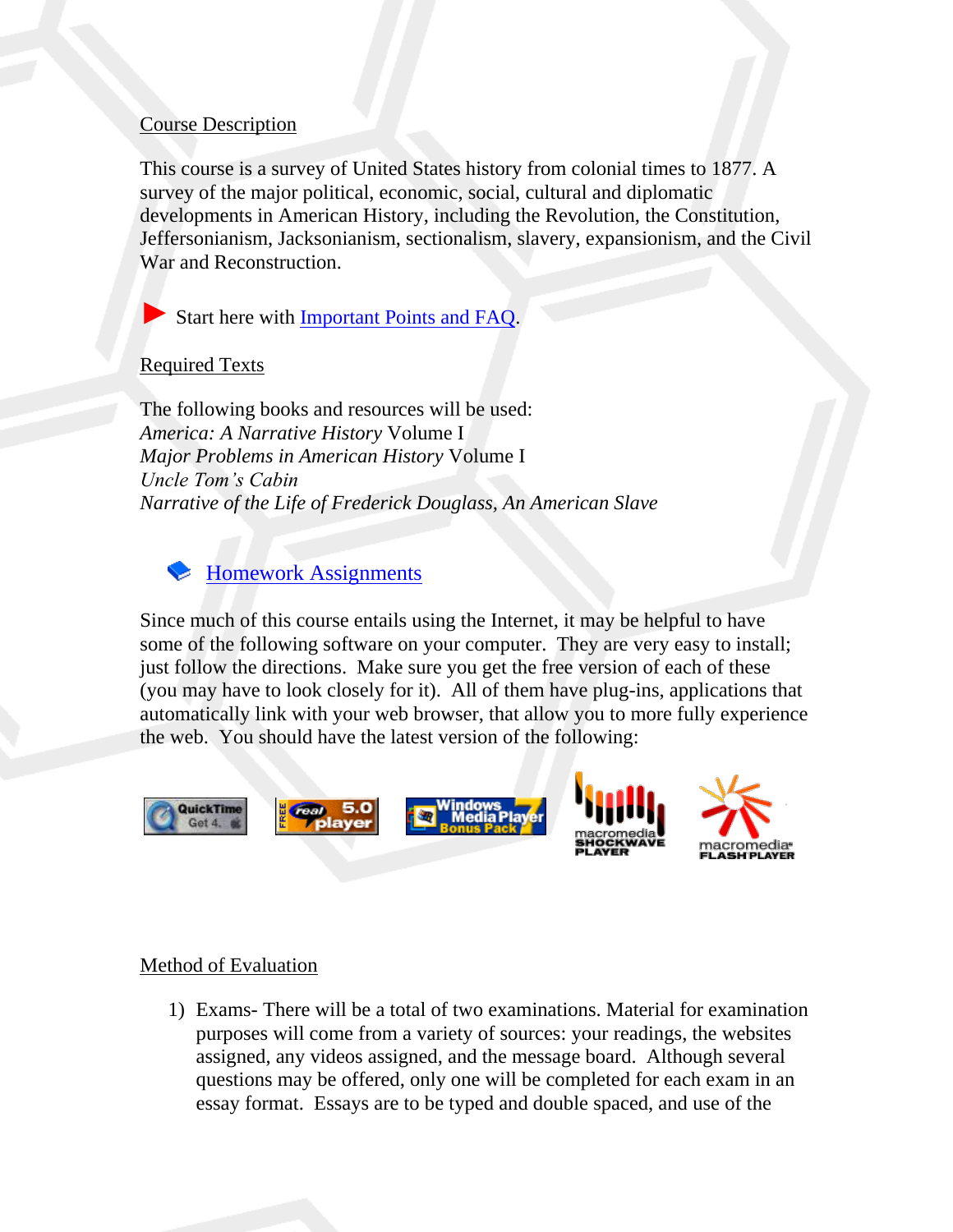[MLA format](http://www.nhmccd.edu/contracts/lrc/kc/mlastyle.htm) is expected. These papers will constitute forty percent of your final grade. Words of wisdom: "Every job is a self-portrait of the person who did it. Autograph your work with excellence." J. Guidobono.

- 2) Term Paper- for this course you will write a paper that will address a question and/or theme from the course. This will be a polished piece of work: double spaced and typed, logical and clear progression, clear introduction and conclusion, as well as other aspects of good writing will be expected. More details will be available on the assignment page. This paper will be worth twenty percent of the final grade.
- 3) Discussion Board Postings- We will be using the WebCTV ista site for this purpose. Students can log into the site by using their eight-digit student ID number (without the  $\omega$  sign) as their "WebCT ID." The password is either your date of birth (MMDDYY) or your Banner password if you have already accessed that site. If your password is your date of birth. I strongly recommend you change it right away. One of the clear advantages and joys of learning is that it does not occur in a vacuum. Indeed, the socialization of learning can be an exciting experience as ideas and opinions can have a steamrolling effect. That is one of the drawbacks of online learning. This is not, nor is it intended to be, a correspondence course. The challenge is to "come together" as a class. Hopefully the discussion boards will allow that to occur. Each student is expected to be a regular and frequent contributor to the message board (more on this later), making substantive postings. A "substantial posting" is one that brings a unique (comparative, analytical, critical) perspective to some aspect of the reading, websites, or another student's perspective. The discussion board is also a place for you to ask questions and answer those questions that are asked by others. You may also use this space to bring in websites you have found on your own. This exercise will constitute twenty percent of your final grade.
- 4) Objective tests- Also at the [WebCTVista site](http://vista.ctdlc.org/webct/entryPage.dowebct) there are objective tests for each chapter. They are compromised of twenty true-false/multiple-choice questions for each chapter of the text. Each student must complete the test that corresponds to that module's readings by the end of the module. These are date sensitive, and once the deadline has passed the test will no longer be available. The tests are also time sensitive: you have twenty minutes to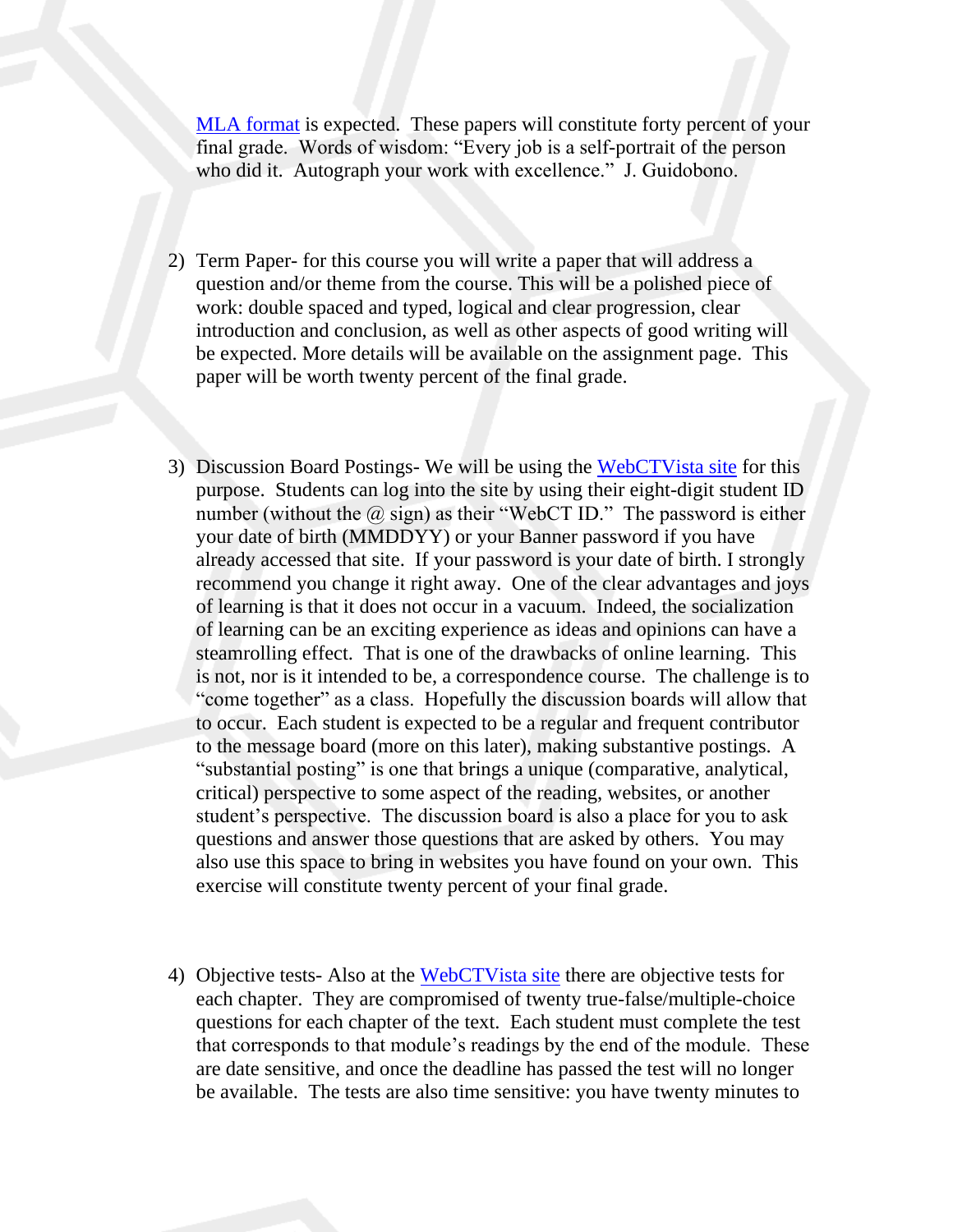take each test. They are meant to be both a device to keep reading at a given pace, and thus facilitate discussion, as well as an assessment of knowledge. To paraphrase a former student: if you have read the material closely and taken good notes from the readings, they aren't a problem; if you are sitting there with the book looking for the answers, you could have great difficulty. This will constitute twenty percent of your final grade.

|                |           | Grade Equivalent Quality Points |
|----------------|-----------|---------------------------------|
| $\overline{A}$ | 94-100    | 4.0                             |
| A-             | 90-93     | 3.7                             |
| $B+$           | 87-89     | 3.3                             |
| B              | 83-86     | 3.0                             |
| $B -$          | 80-82     | 2.7                             |
| $C+$           | 77-79     | 2.3                             |
| $\overline{C}$ | 73-76     | 2.0                             |
| $C-$           | 70-72     | 1.7                             |
| $D+$           | 67-69     | 1.3                             |
| D              | 63-66     | 1.0                             |
| D-             | $60 - 62$ | 0.7                             |
| F              | $0 - 59$  | 0.0                             |

Three Rivers is working to provide more resources for students to help them be successful at the learning process. One of those resources, newly added, is [iCONN,](http://www.iconn.org/colleges_remote.html) a comprehensive database with trade and general-interest periodicals. Follow the link, select a site, and enter your password, which is the bar code number on your library card (example: D310123456)

Although the journals accessed through iCONN are academic in nature, not everything available online is. But the Internet can be a tremendous resource for learning. The T.A.S.C. has developed an online self-tutorial called Research and [the Internet](http://www.trcc.commnet.edu/Ed_Resources/TASC/Internet/TASC%20Internet_files/frame.htm) that helps decide what a valuable site is for academic exercises. Search engines are used to access an ever-growing number of webpages the Internet offers. One that works very well for academic searches is [Google.](http://www.google.com/)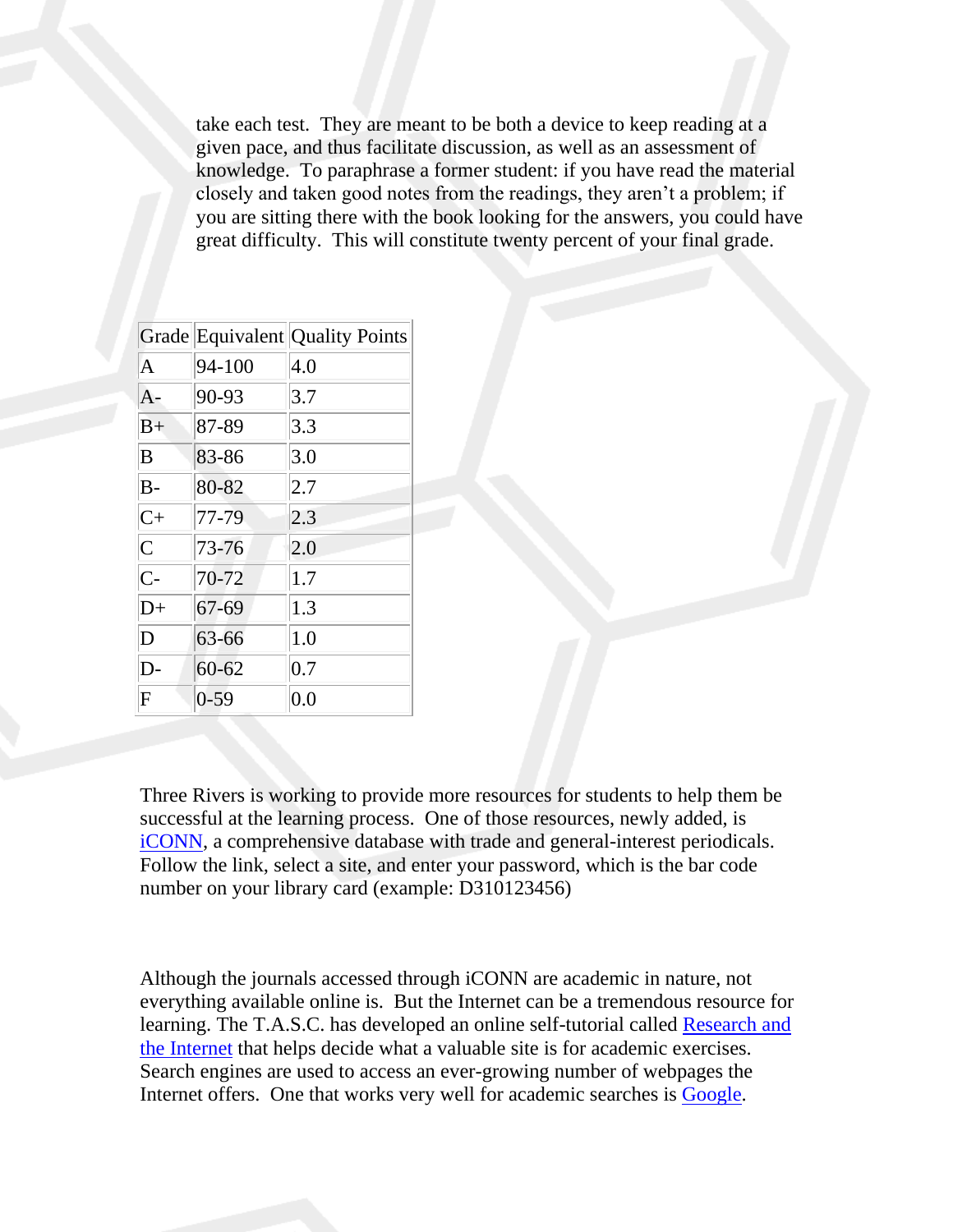## Course Objectives

The objectives for this course are varied, being specific to U.S. history, and supportive of the Liberal Arts and Sciences objectives. Working through a variety of methodologies, the successful student will develop the skills necessary to:

- Read and interpret historically relevant information.
- Use analytical and critical thinking skills to assess historical data.
- Articulate an understanding of the major themes and issues of our history.
- Use the English language, both in written and verbal forms, to communicate thoughts and ideas.
- Access current technology to obtain historical information.

# College Withdrawal Policy

A student who finds it necessary to discontinue a course MUST complete a withdrawal form obtained from the Registrars Office. Students may withdraw from class anytime during the first ten weeks of the semester without being in good standing or obtaining prior permission of the instructor. After that period, a student wishing to withdraw must obtain written authorization of the instructor to receive a "W" grade for the course. Students, who fail to properly withdraw, and discontinue coming to class, will be assigned an "F" grade. Eligibility for refund of tuition is based upon date of withdrawal when received by the registrar. Verbal withdrawals will not be accepted.

#### Learning Disabilities Statement

If you are a student with a disability and believe you will need accommodations for this class, it is your responsibility to contact the Disabilities Counseling Services at 383-5240. To avoid any delay in the receipt of accommodations, you should contact the counselor as soon as possible. Please note that I cannot provide accommodations based upon disability until I have received an accommodation letter from the Disabilities Counselor. Your cooperation is appreciated.

| <b>Professor Delaney's</b> |
|----------------------------|
| <b>Homepage</b>            |

[Social Science](http://www.trcc.commnet.edu/acad_depts/soc_sciences/index.htm)  **[Department](http://www.trcc.commnet.edu/acad_depts/soc_sciences/index.htm)**